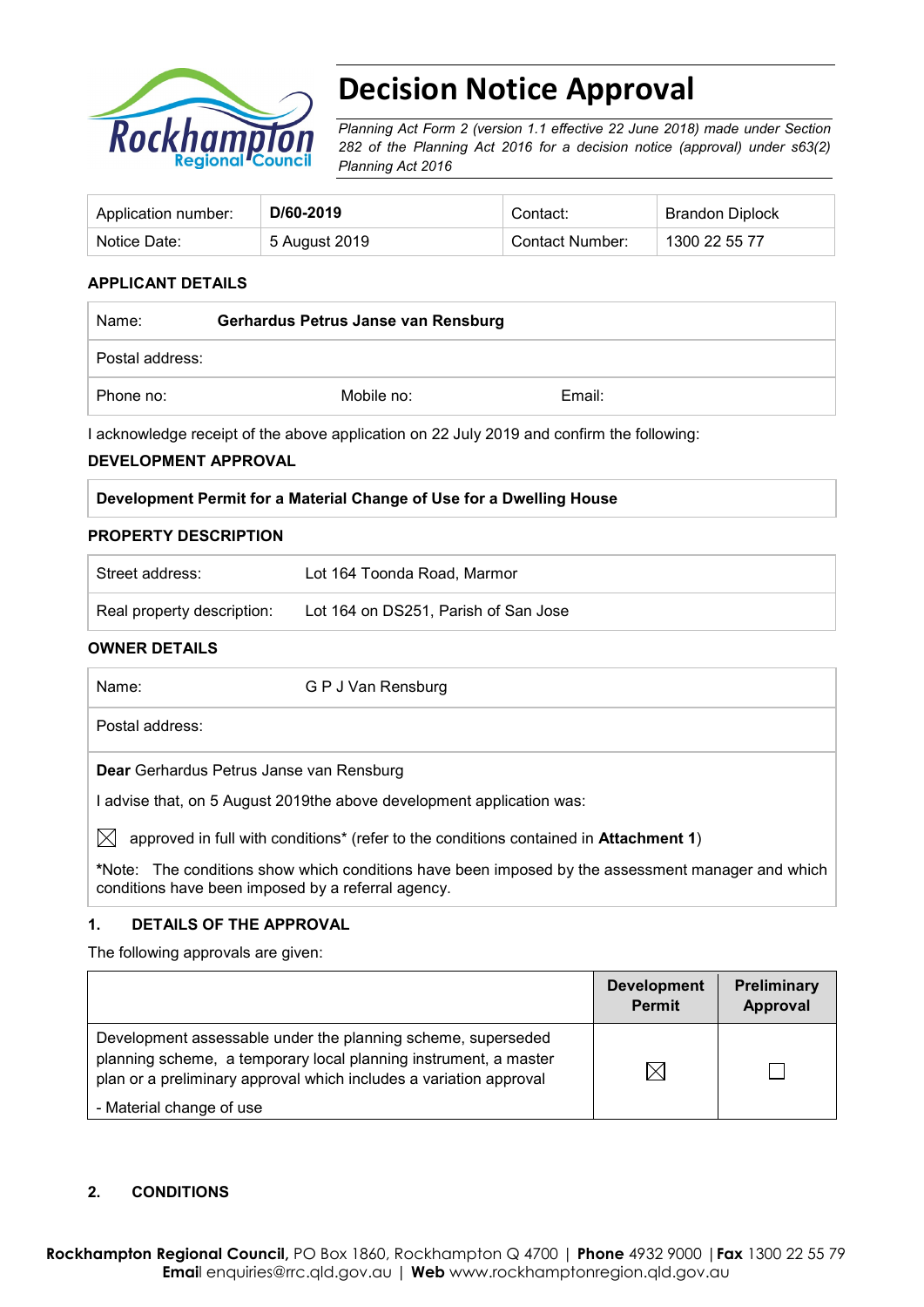This approval is subject to the conditions in Attachment 1.

## **3. FURTHER DEVELOPMENT PERMITS REQUIRED**

Please be advised that the following development permits are required to be obtained before the development can be carried out:

| Type of development permit required | Subject of the required development permit |  |
|-------------------------------------|--------------------------------------------|--|
| Building Works                      |                                            |  |
| Plumbing and Drainage Works         |                                            |  |

# **4. REFERRAL AGENCIES** NIL

## **5. THE APPROVED PLANS**

**The approved development must be completed and maintained generally in accordance with the approved drawings and documents:**

| <b>Drawing/report title</b>                                                            | <b>Prepared by</b>     | <b>Date</b>      | <b>Reference</b><br>number | <b>Rev</b> |
|----------------------------------------------------------------------------------------|------------------------|------------------|----------------------------|------------|
| <b>Preliminary Floor Plan</b>                                                          | P van Rensburg         | <b>July 2019</b> |                            |            |
| <b>Preliminary Elevations</b>                                                          | P van Rensburg         | <b>July 2019</b> | $\overline{\phantom{a}}$   |            |
| Proposed Site Plan                                                                     | P van Rensburg         | <b>July 2019</b> |                            |            |
| Site Specific Landslide Susceptibility Risk<br>Assessment and Slope Stability Analysis | <b>CQ Soil Testing</b> | 9 July 2019      | CQ16057                    | A          |

## **6. CURRENCY PERIOD FOR THE APPROVAL (s.85 of the** *Planning Act***)**

The standard currency periods stated in section 85 of *Planning Act 2016* apply to each aspect of development in this approval, if not stated in the conditions of approval attached.

## **7. STATEMENT OF REASONS**

| <b>Description of the</b><br>development | The proposed development is for a Material Change of Use for a Dwelling<br>House                                                                                                                                                                                                                                                                                |  |  |
|------------------------------------------|-----------------------------------------------------------------------------------------------------------------------------------------------------------------------------------------------------------------------------------------------------------------------------------------------------------------------------------------------------------------|--|--|
| <b>Reasons for Decision</b>              | The proposal has been designed and constructed in a manner that will<br>a)<br>minimise impacts from steep land and nearby extractive industries;                                                                                                                                                                                                                |  |  |
|                                          | The proposed use does not compromise the strategic framework in the<br>b)<br>Rockhampton Region Planning Scheme 2015;                                                                                                                                                                                                                                           |  |  |
|                                          | Assessment of the development against the relevant zone purpose,<br>C)<br>planning scheme codes and planning scheme policies demonstrates<br>that the proposed development will not cause significant adverse<br>impacts on the surrounding natural environment, built environment and<br>infrastructure, community facilities, or local character and amenity; |  |  |
|                                          | The proposed development does not compromise the relevant State<br>d)<br>Planning Policy; and                                                                                                                                                                                                                                                                   |  |  |
|                                          | On balance, the application should be approved because the<br>e)<br>circumstances favour Council exercising its discretion to approve the<br>application even though the development does not comply with an<br>aspect of the assessment benchmarks.                                                                                                            |  |  |
| <b>Assessment</b><br><b>Benchmarks</b>   | The proposed development was assessed against the following assessment<br>benchmarks:                                                                                                                                                                                                                                                                           |  |  |
|                                          | Rural Zone Code; and                                                                                                                                                                                                                                                                                                                                            |  |  |
|                                          | Steep Land Overlay Code.                                                                                                                                                                                                                                                                                                                                        |  |  |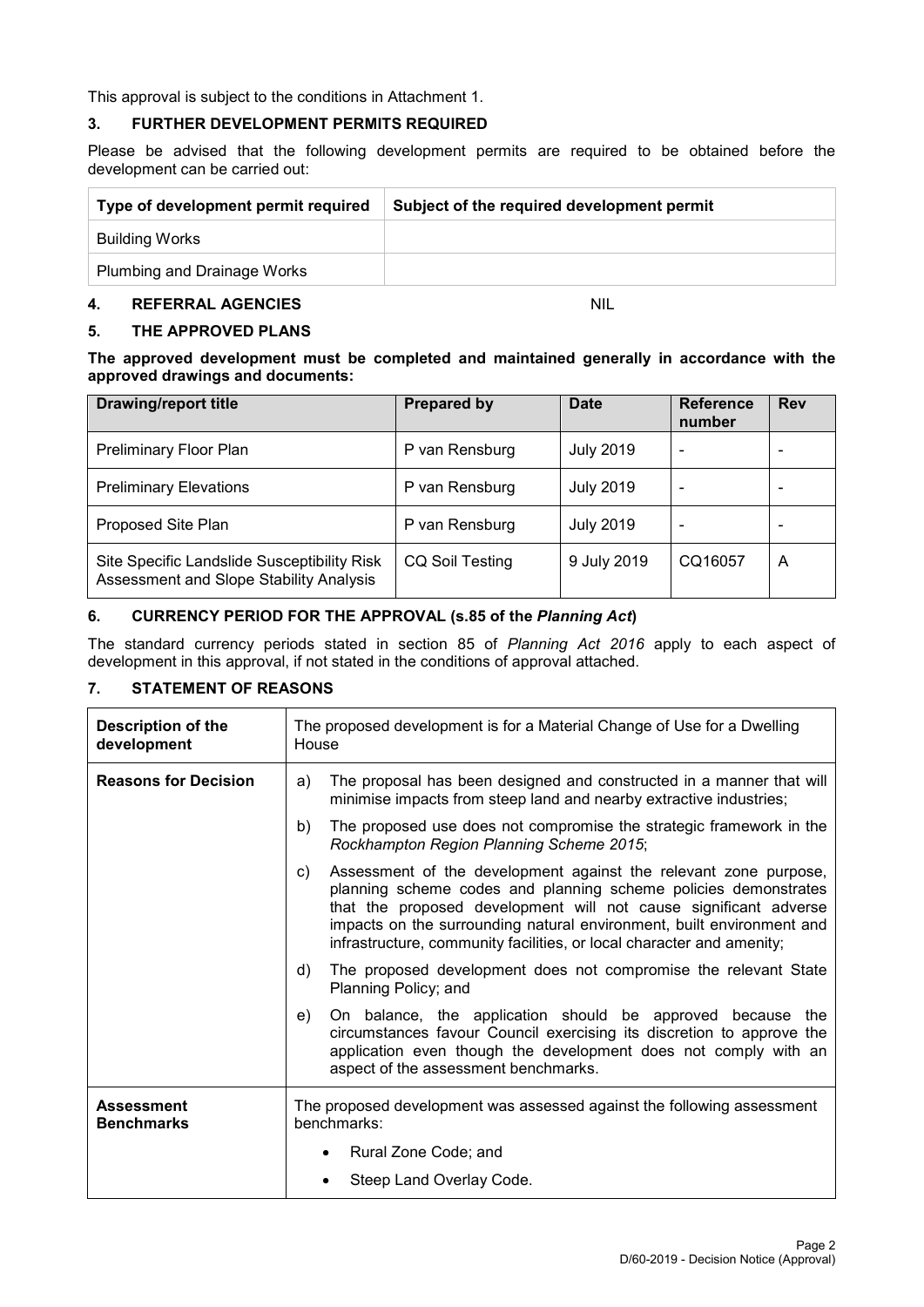| <b>Compliance with</b><br>assessment<br>benchmarks |                                                                         | The development was assessed against all of the assessment benchmarks<br>listed above and complies with all of these with the exceptions listed below.                                                                                                                                                                                                                                                                                                                                                                                                                                                                   |  |  |  |
|----------------------------------------------------|-------------------------------------------------------------------------|--------------------------------------------------------------------------------------------------------------------------------------------------------------------------------------------------------------------------------------------------------------------------------------------------------------------------------------------------------------------------------------------------------------------------------------------------------------------------------------------------------------------------------------------------------------------------------------------------------------------------|--|--|--|
|                                                    | <b>Assessment</b><br><b>Benchmark</b>                                   | Reasons for the approval despite non-<br>compliance with benchmark                                                                                                                                                                                                                                                                                                                                                                                                                                                                                                                                                       |  |  |  |
|                                                    | Rural Zone Code                                                         | proposed dwelling house will be located<br>The<br>approximately 650 metres from an operational hard<br>rock quarry. Blasting techniques implemented by the<br>quarry are considered to be low impact with all<br>precautions undertaken to minimise noise and dust<br>pollution. Within proximity of the quarry are a number<br>of significant uses including the Bruce Highway being<br>located within 400 metres, the North Coast Railway<br>Line within 200 metres and several other dwellings<br>located within one (1) kilometre of the quarry all of<br>which currently operate with no disturbances or<br>issues. |  |  |  |
|                                                    |                                                                         | In addition, it is noted that the proposed location of<br>the dwelling house is separated from the quarry by<br>an approximate 600 metre wide natural ridge running<br>from north to south between the sites. The ridge is<br>identified as being approximately 50 metres higher<br>than the building location and roughly 90 metres<br>higher than the quarry work site and is covered by<br>dense natural vegetation which acts a noise and dust<br>barrier.                                                                                                                                                           |  |  |  |
|                                                    |                                                                         | In order to minimise any potential impacts including<br>noise and vibrations from blasting techniques used<br>within the quarry operation, the applicant proposes to<br>construct the dwelling using a steel stud frame with<br>high density acoustic bats, 53mm Mg0 EPS-FR core<br>SIPS flooring panels on a steel frame structure, extra<br>bracing between floor columns and insulated roof<br>panels.                                                                                                                                                                                                                |  |  |  |
|                                                    | <b>Steep Land Overlay</b><br>Code                                       | The slope stability report prepared by a certified<br>Geotechnical Engineer has addressed the steep land<br>requirements. The proposed dwelling house will be<br>designed in accordance with the slope stability report<br>to ensure the long-term stability of the development<br>site.                                                                                                                                                                                                                                                                                                                                 |  |  |  |
| <b>Matters prescribed by</b>                       | The State Planning Policy - Part E;<br>$\bullet$                        |                                                                                                                                                                                                                                                                                                                                                                                                                                                                                                                                                                                                                          |  |  |  |
| regulation                                         | The Central Queensland Regional Plan;<br>٠                              |                                                                                                                                                                                                                                                                                                                                                                                                                                                                                                                                                                                                                          |  |  |  |
|                                                    | The Rockhampton Region Planning Scheme 2015;<br>٠                       |                                                                                                                                                                                                                                                                                                                                                                                                                                                                                                                                                                                                                          |  |  |  |
|                                                    | ٠                                                                       | Surrounding use of adjacent premises in terms of commensurate and                                                                                                                                                                                                                                                                                                                                                                                                                                                                                                                                                        |  |  |  |
|                                                    | consistent development form; and                                        |                                                                                                                                                                                                                                                                                                                                                                                                                                                                                                                                                                                                                          |  |  |  |
|                                                    | The common material, being the material submitted with the application. |                                                                                                                                                                                                                                                                                                                                                                                                                                                                                                                                                                                                                          |  |  |  |

## **8. APPEAL RIGHTS**

The rights of an applicant to appeal to a tribunal or the Planning and Environment Court against a decision about a development application are set out in chapter 6, part 1 of the *Planning Act 2016*. There may also be a right to make an application for a declaration by a tribunal (see chapter 6, part 2 of the *Planning Act 2016).*

## *Appeal by an applicant*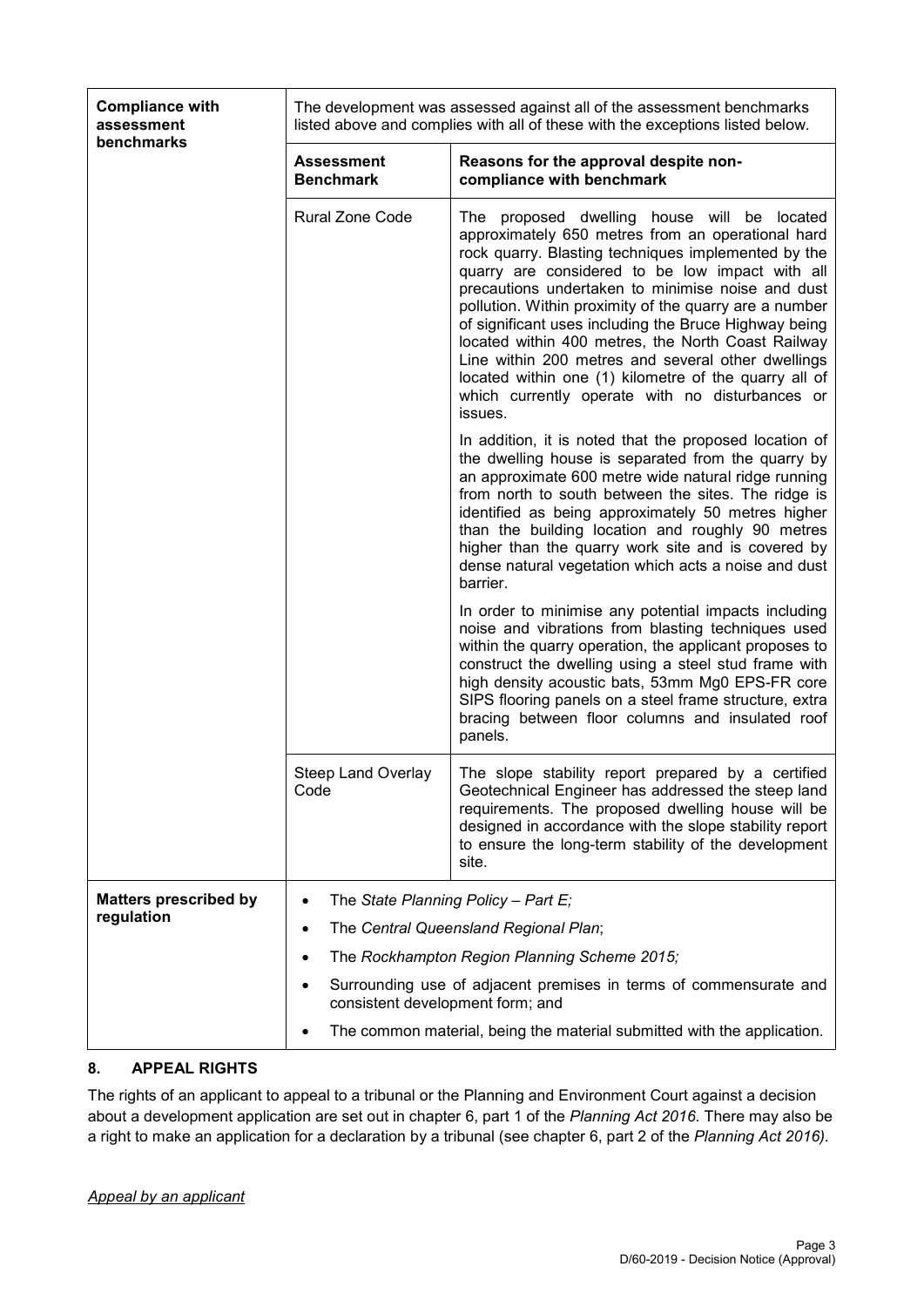An applicant for a development application may appeal to the Planning and Environment Court against the following:

- the refusal of all or part of the development application
- a provision of the development approval
- the decision to give a preliminary approval when a development permit was applied for
- a deemed refusal of the development application.

An applicant may also have a right to appeal to the Development tribunal. For more information, see schedule 1 of the *Planning Act 2016*.

The timeframes for starting an appeal in the Planning and Environment Court are set out in section 229 of the *Planning Act 2016*.

**Attachment 2** is an extract from the *Planning Act 2016* that sets out the applicant's appeal rights and the appeal rights of a submitter.

## **9. WHEN THE DEVELOPMENT APPROVAL TAKES EFFECT**

This development approval takes effect:

- From the time the decision notice is given – if there is no submitter and the applicant does not appeal the decision to the court.

Or

When the submitter's appeal period ends – if there is a submitter and the applicant does not appeal the decision to the court.

Or

Subject to the decision of the court, when the appeal is finally decided  $-$  if an appeal is made to the court.

## **10. ASSESSMENT MANAGER**

| Name: | Tarnya Fitzgibbon<br><b>COORDINATOR</b> | Signature: | Date: 5 August 2019 |
|-------|-----------------------------------------|------------|---------------------|
|       | DEVELOPMENT ASSESSMENT                  |            |                     |

## **Attachment 1 – Conditions of the approval**

*Part 1* **–** *Conditions imposed by the assessment manager [Note: where a condition is imposed about infrastructure under Chapter 4 of the Planning Act 2016, the relevant provision of the Act under which this condition was imposed must be specified.]*

## **Attachment 2—Extract on appeal rights**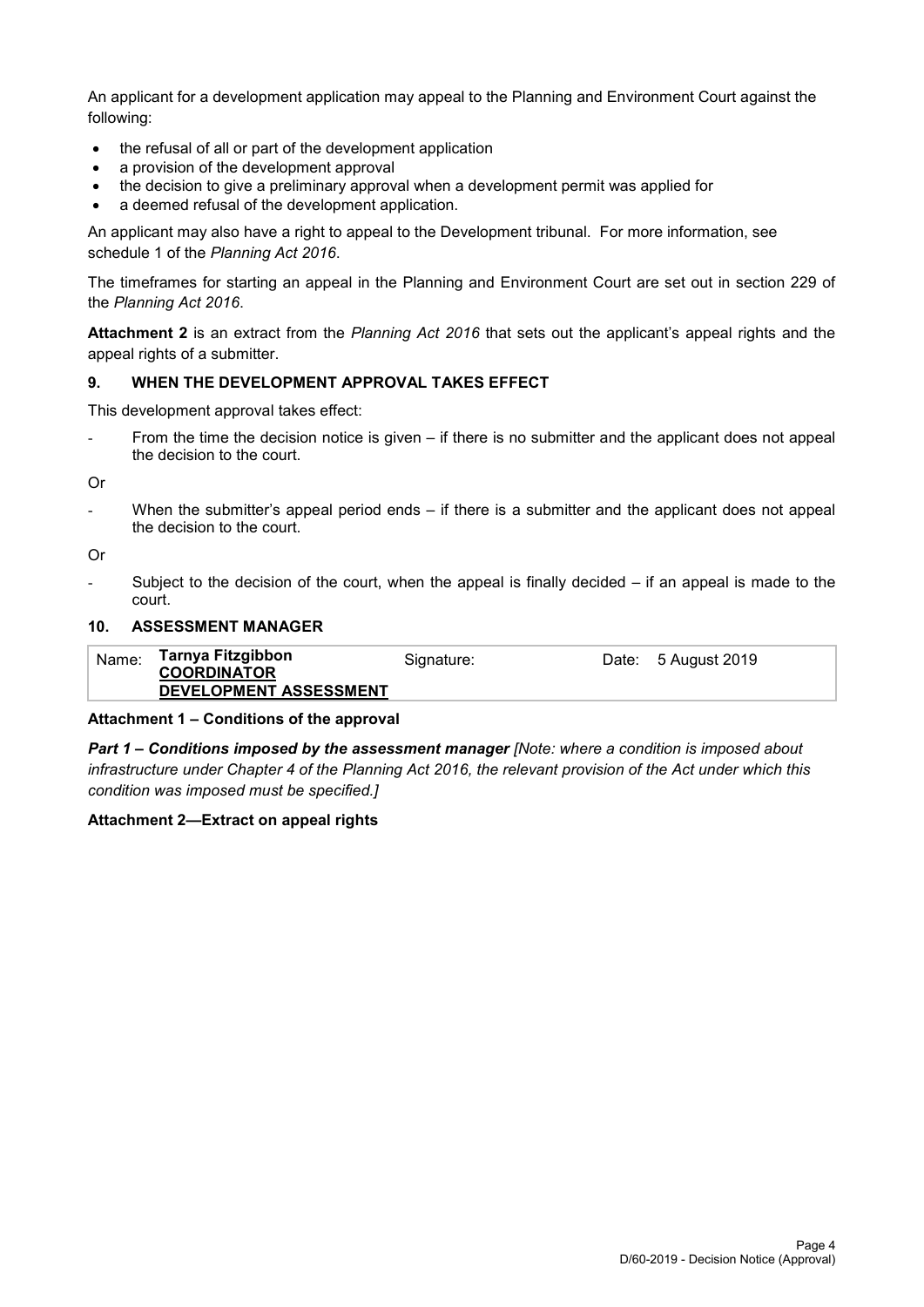

# **Attachment 1 – Part 1 Rockhampton Regional Council Conditions**

*Planning Act 2016*

- 1.0 ADMINISTRATION
- 1.1 The Developer and his employee, agent, contractor or invitee is responsible for ensuring compliance with the conditions of this development approval.
- 1.2 Where these Conditions refer to "Council" in relation to requiring Council to approve or to be satisfied as to any matter, or conferring on the Council a function, power or discretion, that role may be fulfilled in whole or in part by a delegate appointed for that purpose by the Council.
- 1.3 All conditions, works, or requirements of this development approval must be undertaken, completed, and be accompanied by a Compliance Certificate for any operational works required by this development approval:
	- 1.3.1 to Council's satisfaction;
	- 1.3.2 at no cost to Council; and
	- 1.3.3 prior to the commencement of the use,

unless otherwise stated.

- 1.4 Infrastructure requirements of this development approval must be contributed to the relevant authorities, where applicable, at no cost to Council, prior to the commencement of the use, unless otherwise stated.
- 1.5 The following further Development Permits must be obtained prior to the commencement of any works associated with their purposes:
	- 1.5.1 Plumbing and Drainage Works; and
	- 1.5.2 Building Works:
- 1.6 Development Permits for Plumbing and Drainage Works must be obtained prior to the issue of a Development Permit for Building Works.
- 1.7 All works must be designed, constructed and maintained in accordance with the relevant Council policies, guidelines and standards, unless otherwise stated.
- 1.8 All engineering drawings/specifications, design and construction works must be in accordance with the requirements of the relevant *Australian Standards* and must be approved, supervised and certified by a Registered Professional Engineer of Queensland.

## 2.0 APPROVED PLANS AND DOCUMENTS

2.1 The approved development must be completed and maintained generally in accordance with the approved plans and documents, except where amended by any condition of this development approval:

| <b>Drawing/report title</b>   | <b>Prepared by</b> | <b>Date</b>      | <b>Reference</b><br>number | <b>Rev</b> |
|-------------------------------|--------------------|------------------|----------------------------|------------|
| Preliminary Floor Plan        | P van Rensburg     | <b>July 2019</b> |                            |            |
| <b>Preliminary Elevations</b> | P van Rensburg     | <b>July 2019</b> |                            |            |
| Proposed Site Plan            | P van Rensburg     | <b>July 2019</b> |                            |            |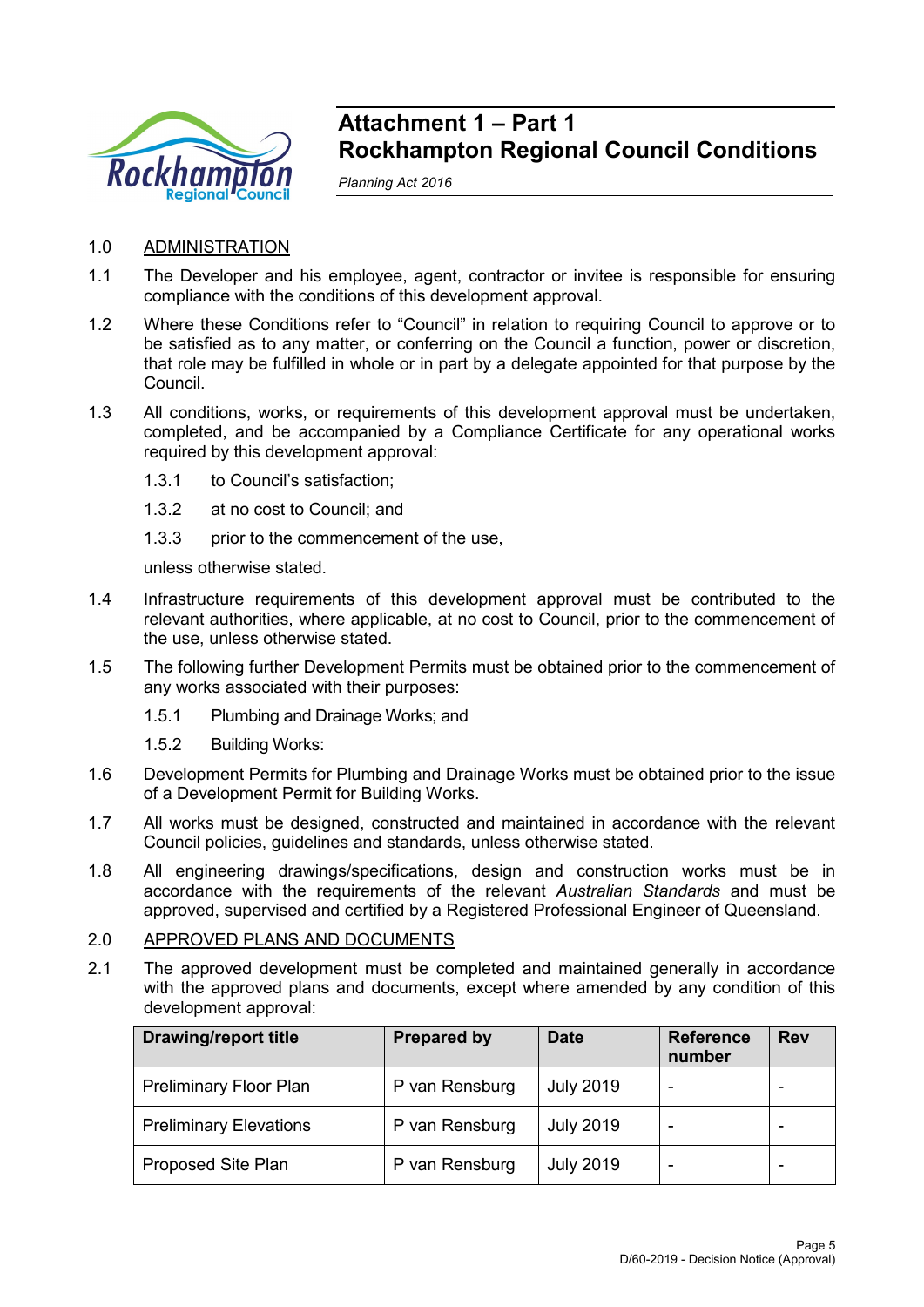| Site Specific Landslide                                   | <b>CQ Soil Testing</b> | 9 July 2019 | CQ16057 |  |
|-----------------------------------------------------------|------------------------|-------------|---------|--|
| <b>Susceptibility Risk</b><br><b>Assessment and Slope</b> |                        |             |         |  |
| <b>Stability Analysis</b>                                 |                        |             |         |  |

- 2.2 Where there is any conflict between the conditions of this development approval and the details shown on the approved plans and documents, the conditions of this development approval must prevail.
- 2.3 Where conditions require the above plans or documents to be amended, the revised document(s) must be submitted for approval by Council prior to the submission of an application for a Development Permit for Building Works.

## 3.0 ACCESS WORKS

- 3.1 All access works must be designed and constructed in accordance with the approved plans (refer to condition 2.1), *Capricorn Municipal Development Guidelines* and *Australian Standard AS2890 "Parking facilities"*.
- 3.2 All property access must be constructed of Type 2 Unbound material, Subtype 2.5, with minimum California Bearing Ratio (soaked) of 15.
- 3.3 All property access must not be steeper than fifteen (15) per cent as per the steep land overlay code requirements.

## 4.0 PLUMBING AND DRAINAGE WORKS

- 4.1 All internal plumbing and drainage works must be designed and constructed in accordance with the approved plans (refer to condition 2.1), *Capricorn Municipal Development Guidelines*, *Water Supply (Safety and Reliability) Act 2008, Plumbing and Drainage Act 2018*, Council's Plumbing and Drainage Policies and the provisions of a Development Permit for Plumbing and Drainage Works.
- 4.2 On-site water supply for domestic and fire fighting purposes must be provided and may include the provision of a bore, dams, water storage tanks or a combination of each. The water storage must be easily accessible having regard to pedestrian and vehicular access.
- 4.3 On-site sewerage treatment and disposal must be provided in accordance with the *Queensland Plumbing and Wastewater Code* and Council's Plumbing and Drainage Policies.
- 4.4 A Site Evaluation Report in accordance with the *Queensland Plumbing and Wastewater Code* for On-site Sewerage must be submitted with the Plumbing and Drainage application for the dwelling. The report must take into account the slope of the development site.

Note: The report is to be undertaken by a qualified person in accordance with the code.

## 5.0 ROOF AND ALLOTMENT DRAINAGE WORKS

- 5.1 All roof and allotment drainage works must be designed and constructed in accordance with the approved plans (refer to condition 2.1), *Queensland Urban Drainage Manual*, *Capricorn Municipal Development Guidelines* and sound engineering practice.
- 5.2 All roof and allotment runoff from the development must be discharged such that it must not restrict, impair or change the natural flow of runoff water or cause a nuisance or worsening to surrounding land or infrastructure.

## 6.0 SITE WORKS

- 6.1 Any application for a Development Permit for Building Works must be accompanied by an earthworks plan that clearly identifies the following:
	- 6.1.1 the location of cut and/or fill;
	- 6.1.2 the type of fill to be used and the manner in which it is to be compacted;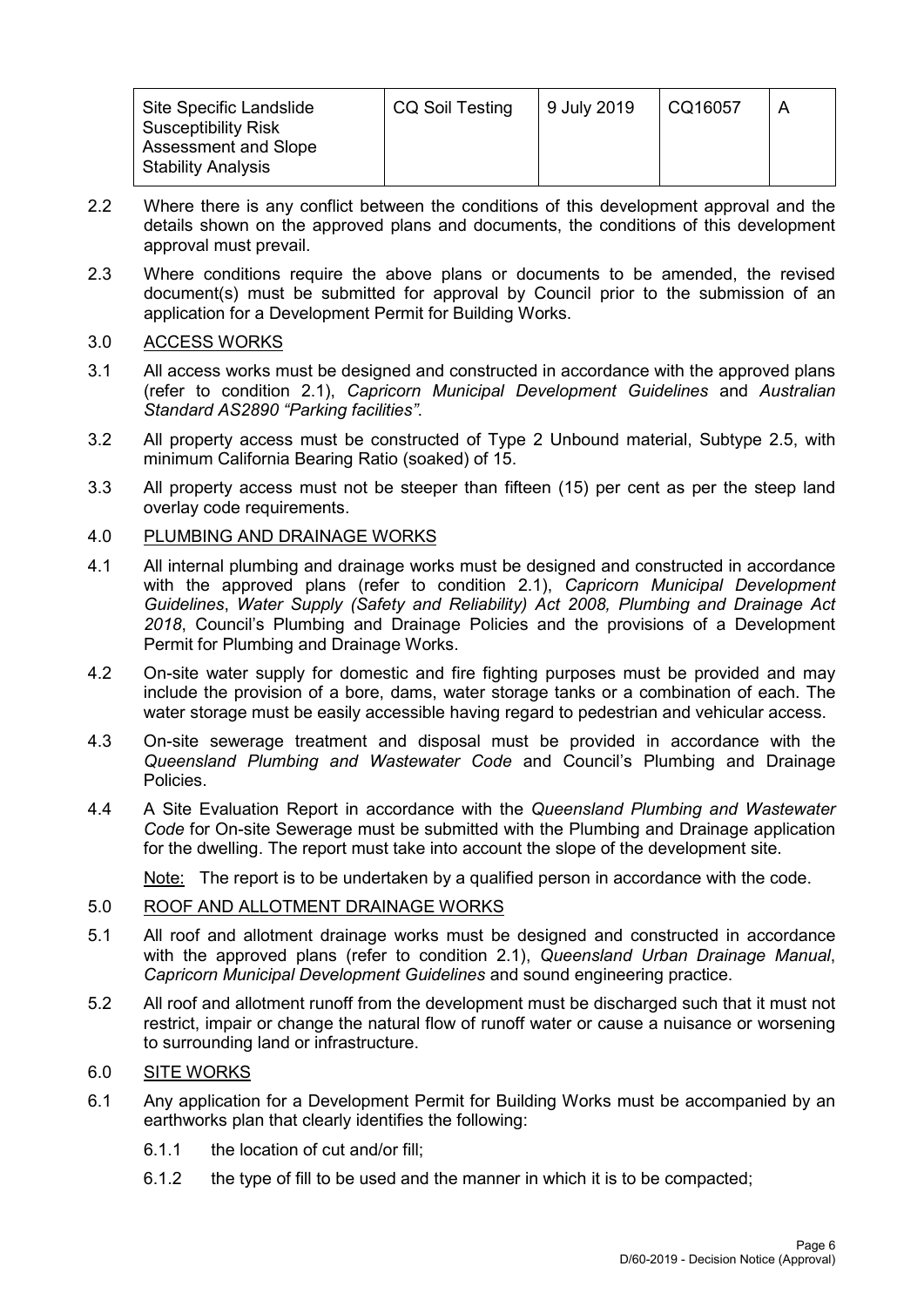- 6.1.3 the quantum of fill to be deposited or removed and finished cut and/or fill levels; and
- 6.1.4 the maintenance of roads to and from the development site so that they are free of all cut and/or fill material and cleaned as necessary.
- 6.2 Cut and fill of the subject allotment(s) must be undertaken in accordance with the recommendations of the Site Specific Landslide Susceptibility Risk Assessment and Slope Stability Analysis report (refer to condition 2.1).
- 6.3 All earthworks must be undertaken in accordance with *Australian Standard AS3798 "Guidelines on earthworks for commercial and residential developments".*
- 6.4 Site works must be constructed such that they do not, at any time, in any way restrict, impair or change the natural flow of runoff water, or cause a nuisance or worsening to surrounding land or infrastructure.
- 6.5 Any retaining structures above one (1) metre in height that are not incidental works to a Development Permit for Building Works, must not be constructed unless separately and specifically certified by a Registered Professional Engineer of Queensland and must be approved as part of a Development Permit for Operational Works (site works).
- 6.6 Any filling or changes to the site proposed as part of Development Permit for Building Works must not adversely affect surrounding land or infrastructure in comparison to the pre-development condition, including but not limited to blocking, altering or diverting existing stormwater runoff patterns or having the potential to cause damage to other infrastructure.

## 7.0 BUILDING WORKS

7.1 The structure must not be located within the on-site sewerage treatment and disposal area or conflict with the separation distance as detailed with the *Queensland Plumbing and Wastewater Code*.

# 8.0 GEOTECHNICAL

- 8.1 All construction works must be designed and completed in accordance with the recommendations in the Site Specific Landslide Susceptibility Risk Assessment and Slope Stability Analysis report (refer to condition 2.1).
- 8.2 Slope stability must be managed as follows:
	- 8.2.1 all engineering drawings/specifications and designs must be in accordance with the requirements of relevant *Australian Standards* and must be approved by a Registered Professional Engineer of Queensland;
	- 8.2.2 site inspections must be undertaken by a Registered Professional Engineer of Queensland to confirm the design; and
	- 8.2.3 full engineering certification must be undertaken by a Registered Professional Engineer of Queensland.

## 9.0 ELECTRICITY

9.1 Electricity services must be provided in accordance with the standards and requirements of the relevant service provider.

## 10.0 TELECOMMUNICATIONS

10.1 Telecommunications services must be provided to the development in accordance with the standards and requirements of the relevant service provider.

## 11.0 ASSET MANAGEMENT

11.1 Any alteration necessary to electricity, telephone, water mains, sewerage mains, and/or public utility installations resulting from the development or in connection with the development, must be undertaken and completed at no cost to Council.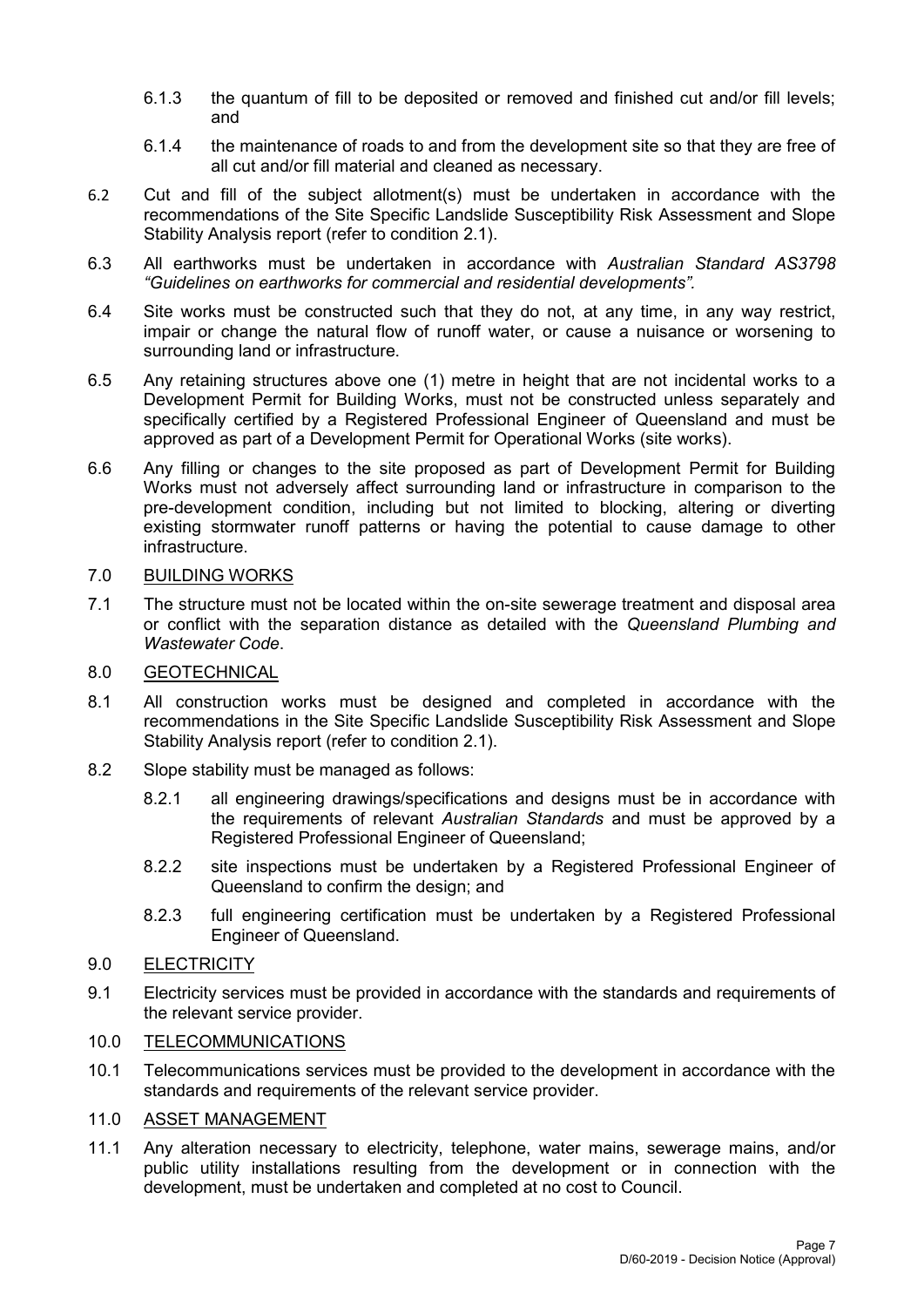11.2 Any damage to existing stormwater, water supply and sewerage infrastructure, kerb and channel, pathway or roadway (including removal of concrete slurry from public land and Council infrastructure), that occurs while any works are being carried out in association with this development approval must be repaired at full cost to the developer. This includes the reinstatement of any existing traffic signs or pavement markings that may have been removed or damaged.

## 12.0 ENVIRONMENTAL

- 12.1 The Erosion and Sediment Control Plan must be in accordance with the *Capricorn Municipal Design Guidelines*, must be:
	- 12.1.1 implemented, monitored and maintained for the duration of the works, and until all exposed soil areas are permanently stabilised (for example, turfed, hydromulched, concreted, landscaped); and
	- 12.1.2 available on-site for inspection by Council Officers whilst all works are being carried out.

## 13.0 OPERATING PROCEDURES

- 13.1 All construction materials, waste, waste skips, machinery and contractors' vehicles must be located and stored or parked within the development site. Storage of materials or parking of construction machinery or contractors' vehicles must not occur within Toonda Road or Unnamed / Unformed Road.
- 13.2 The waste and recycling bins must be brought to Toonda Road for council's waste collection services.

# ADVISORY NOTES

NOTE 1. Aboriginal Cultural Heritage

It is advised that under section 23 of the *Aboriginal Cultural Heritage Act 2003*, a person who carries out an activity must take all reasonable and practicable measures to ensure the activity does not harm Aboriginal cultural heritage (the "cultural heritage duty of care"). Maximum penalties for breaching the duty of care are listed in the Aboriginal cultural heritage legislation. The information on Aboriginal cultural heritage is available on the Department of Aboriginal and Torres Strait Islander and Partnerships website [www.datsip.qld.gov.au](http://www.datsip.qld.gov.au/).

## NOTE 2. General Environmental Duty

General environmental duty under the *Environmental Protection Act 1994* prohibits unlawful environmental nuisance caused by noise, aerosols, particles, dust, ash, fumes, light, odour or smoke beyond the boundaries of the development site during all stages of the development including earthworks, construction and operation.

## NOTE 3. General Safety Of Public During Construction

The *Work Health and Safety Act 2011* and *Manual of Uniform Traffic Control Devices* must be complied with in carrying out any construction works, and to ensure safe traffic control and safe public access in respect of works being constructed on a road.

# NOTE 4. Adjoining Uses

The approval for the extractive industry includes Lot 82 on DS185, which adjoins the development site. The extractive industry rights may cover the entirety of that site, meaning that in future the quarry operations may be at the boundary of the development site.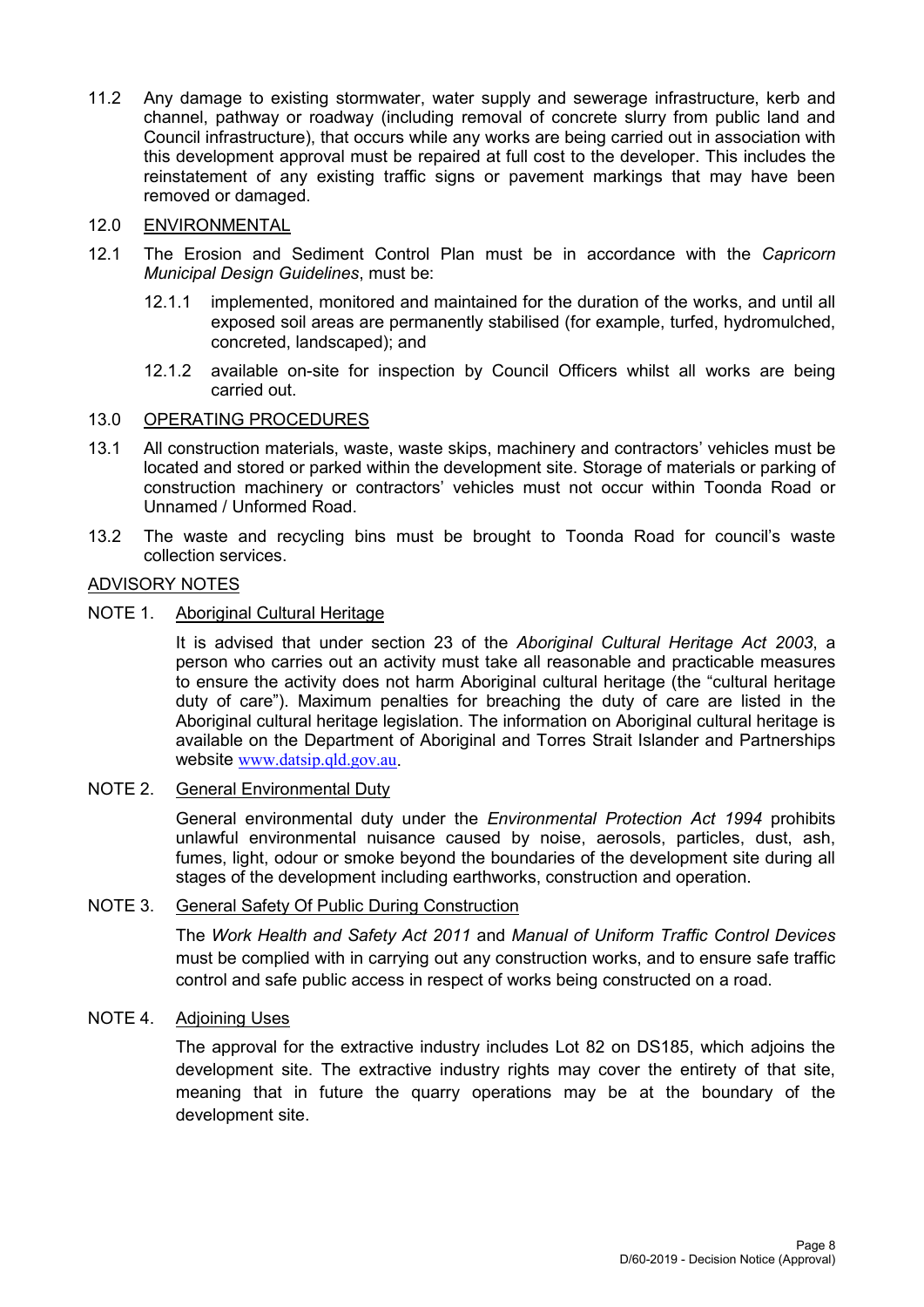

# **Attachment 2 - Appeal Rights**

*PLANNING ACT 2016*

The following is an extract from the *Planning Act 2016 (Chapter 6)*

## *Appeal rights*

## *229 Appeals to tribunal or P&E Court*

- (1) Schedule 1 states—
	- (a) matters that may be appealed to— (i)either a tribunal or the P&E Court; or (ii)only a tribunal; or (iii)only the P&E Court; and
	- (b) the person—

(i)who may appeal a matter (the **appellant**); and (ii)who is a respondent in an appeal of the matter; and (iii)who is a co-respondent in an appeal of the matter; and

- (iv)who may elect to be a co-respondent in an appeal of the matter.
- (2) An appellant may start an appeal within the appeal period.
- (3) The **appeal period** is—
	- (a) for an appeal by a building advisory agency—10 business days after a decision notice for the decision is given to the agency or
	- (b) for an appeal against a deemed refusal—at any time after the deemed refusal happens; or
	- (c) for an appeal against a decision of the Minister, under chapter 7, part 4, to register premises or to renew the registration of premises—20 business days after a notice is published under section 269(3)(a) or (4); or
	- (d) for an appeal against an infrastructure charges notice— 20 business days after the infrastructure charges notice is given to the person; or
	- (e) for an appeal about a deemed approval of a development application for which a decision notice has not been given—30 business days after the applicant gives the deemed approval notice to the assessment manager; or
	- (f) for any other appeal—20 business days after a notice of the decision for the matter, including an enforcement notice, is given to the person.

### Note—

See the P&E Court Act for the court's power to extend the appeal period.

- (4) Each respondent and co-respondent for an appeal may be heard in the appeal.
- (5) If an appeal is only about a referral agency's response, the assessment manager may apply to the tribunal or P&E Court to withdraw from the appeal.
- (6) To remove any doubt, it is declared that an appeal against an infrastructure charges notice must not be about—
	- (a) the adopted charge itself; or
	- (b) for a decision about an offset or refund—
		- (i) the establishment cost of trunk infrastructure identified in a LGIP; or

(ii) the cost of infrastructure decided using the method

included in the local government's charges resolution.

## **230 Notice of appeal**

- (1) An appellant starts an appeal by lodging, with the registrar of the tribunal or P&E Court, a notice of appeal that—
	- (a) is in the approved form; and
	- (b) succinctly states the grounds of the appeal.
- (2) The notice of appeal must be accompanied by the required fee.
- (3) The appellant or, for an appeal to a tribunal, the registrar must, within the service period, give a copy of the notice of appeal to—
- (a) the respondent for the appeal; and
- (b) each co-respondent for the appeal; and
- (c) for an appeal about a development application under schedule 1, table 1, item 1—each principal submitter for the development application; and
- (d) for an appeal about a change application under schedule 1, table 1, item 2—each principal submitter for the change application; and
- (e) each person who may elect to become a co-respondent for the appeal, other than an eligible submitter who is not a principal submitter in an appeal under paragraph (c) or (d); and
- (f) for an appeal to the P&E Court—the chief executive; and
- (g) for an appeal to a tribunal under another Act—any other person who the registrar considers appropriate.
- (4) The **service period** is—
	- (a) if a submitter or advice agency started the appeal in the P&E Court—2 business days after the appeal is started; or
	- (b) otherwise—10 business days after the appeal is started.
- (5) A notice of appeal given to a person who may elect to be a co-respondent must state the effect of subsection
- (6) A person elects to be a co-respondent by filing a notice of election, in the approved form, within 10 business days after the notice of appeal is given to the person*.*
- **231 Other appeals**
- (1) Subject to this chapter, schedule 1 and the P&E Court Act, unless the Supreme Court decides a decision or other matter under this Act is affected by jurisdictional error, the decision or matter is non-appealable.
- (2) The Judicial Review Act 1991, part 5 applies to the decision or matter to the extent it is affected by jurisdictional error.
- (3) A person who, but for subsection (1) could have made an application under the Judicial Review Act 1991 in relation to the decision or matter, may apply under part 4 of that Act for a statement of reasons in relation to the decision or matter.
- (4) In this section— **decision** includes—
	- (a) conduct engaged in for the purpose of making a decision; and
	- (b) other conduct that relates to the making of a decision; and
	- (c) the making of a decision or the failure to make a decision; and
	- (d) a purported decision; and
	- (e) a deemed refusal.

**non-appealable**, for a decision or matter, means the decision or matter—

- (a) is final and conclusive; and
- (b) may not be challenged, appealed against, reviewed, quashed, set aside or called into question in any other way under the Judicial Review Act 1991 or otherwise, whether by the Supreme Court, another court, a tribunal or another entity; and
- (c) is not subject to any declaratory, injunctive or other order of the Supreme Court, another court, a tribunal or another entity on any ground.

## **232 Rules of the P&E Court**

- (1) A person who is appealing to the P&E Court must comply with the rules of the court that apply to the appeal.
- (2) However, the P&E Court may hear and decide an appeal even if the person has not complied with rules of the P&E Court.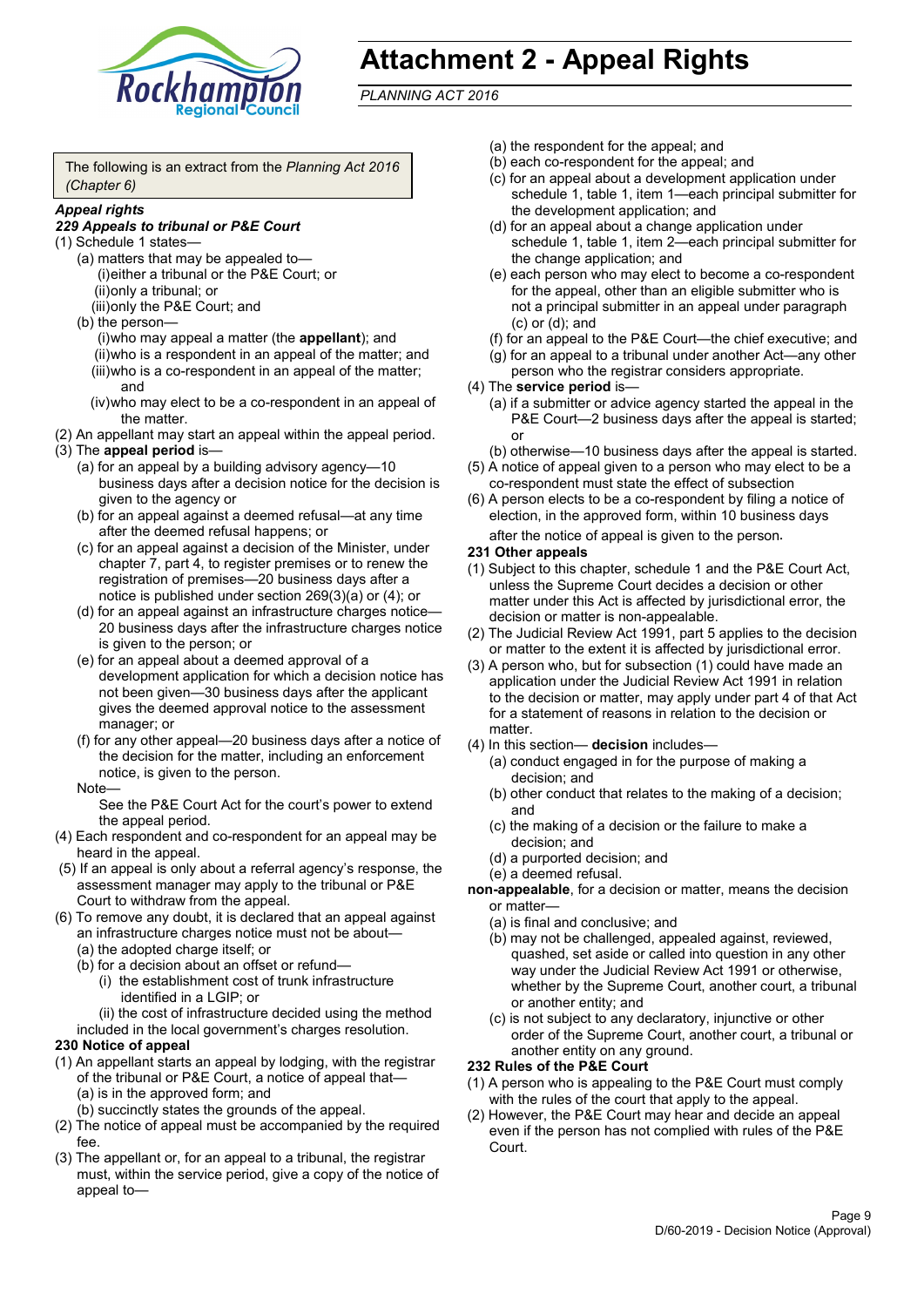

# **Appeal Rights**

*PLANNING ACT 2016*

# **Schedule 1**

#### **Appeals section 229 1 Appeal rights and parties to appeals**

- (1) Table 1 states the matters that may be appealed to—(a) the P&E court; or (b) a tribunal.
- (2) However, table 1 applies to a tribunal only if the matter involves—
	- (a) the refusal, or deemed refusal of a development application, for—
	- (i) a material change of use for a classified building; or
	- (ii) operational work associated with building work, a retaining wall, or a tennis court; or
	- (b) a provision of a development approval for—
	- (i) a material change of use for a classified building; or
- (ii) operational work associated with building work, a retaining wall, or a tennis court; or
	- (c) if a development permit was applied for—the decision to give a preliminary approval for—
		- (i) a material change of use for a classified building; or
		- (ii) operational work associated with building work, a retaining wall, or a tennis court; or
	- (d) a development condition if—
		- (i) the development approval is only for a material change of use that involves the use of a building classified under the Building Code as a class 2 building; and
		- (ii) the building is, or is proposed to be, not more than 3 storeys; and
		- (iii) the proposed development is for not more than 60 sole-occupancy units; or
	- (e) a decision for, or a deemed refusal of, an extension application for a development approval that is only for a material change of use of a classified building; or
	- (f) a decision for, or a deemed refusal of, a change application for a development approval that is only for a material change of use of a classified building; or
	- (g) a matter under this Act, to the extent the matter relates to—
		- (i) the Building Act, other than a matter under that Act that may or must be decided by the Queensland Building and Construction Commission; or
		- (ii) the Plumbing and Drainage Act, part 4 or 5; or
	- (h) a decision to give an enforcement notice in relation to a matter under paragraphs (a) to (g); or
	- (i) a decision to give an infrastructure charges notice; or
	- (j) the refusal, or deemed refusal, of a conversion application; or
	- (k) a matter that, under another Act, may be appealed to the tribunal; or
	- (l) a matter prescribed by regulation.
- (3) Also, table 1 does not apply to a tribunal if the matter

involves—

- (a) for a matter in subsection  $(2)(a)$  to  $(d)$ 
	- (i) a development approval for which the development application required impact assessment; and
	- (ii) a development approval in relation to which the assessment manager received a properly made submission for the development application; or
- (b) a provision of a development approval about the identification or inclusion, under a variation approval, of a matter for the development.
- (4) Table 2 states the matters that may be appealed only to the P&E Court.
- (5) Table 3 states the matters that may be appealed only to the tribunal.
- (6) In each table—
	- (a) column 1 states the appellant in the appeal; and
	- (b) column 2 states the respondent in the appeal; and
	- (c) column 3 states the co-respondent (if any) in the appeal; and
	- (d) column 4 states the co-respondents by election (if any) in the appeal.
- (7) If the chief executive receives a notice of appeal under section 230(3)(f), the chief executive may elect to be a corespondent in the appeal.

| Table 1                                                                                                                                                                                                                                                                                                                                        |                           |                                                                  |                                                       |  |
|------------------------------------------------------------------------------------------------------------------------------------------------------------------------------------------------------------------------------------------------------------------------------------------------------------------------------------------------|---------------------------|------------------------------------------------------------------|-------------------------------------------------------|--|
|                                                                                                                                                                                                                                                                                                                                                |                           | Appeals to the P&E Court and, for certain matters, to a tribunal |                                                       |  |
| 1. Development applications<br>An appeal may be made against-<br>(a) the refusal of all or part of the development application; or<br>(b) the deemed refusal of the development application; or<br>(c) a provision of the development approval; or<br>(d) if a development permit was applied for—the decision to give a preliminary approval. |                           |                                                                  |                                                       |  |
| Column 3<br>Column 1<br>Column 2<br>Column 4                                                                                                                                                                                                                                                                                                   |                           |                                                                  |                                                       |  |
| Appellant                                                                                                                                                                                                                                                                                                                                      | Respondent                | Co-respondent                                                    | Co-respondent by election                             |  |
| $($ if any $)$<br>$($ if any $)$                                                                                                                                                                                                                                                                                                               |                           |                                                                  |                                                       |  |
| The applicant                                                                                                                                                                                                                                                                                                                                  | The assessment<br>manager | If the appeal is about<br>a concurrence                          | 1 A concurrence agency that is<br>not a co-respondent |  |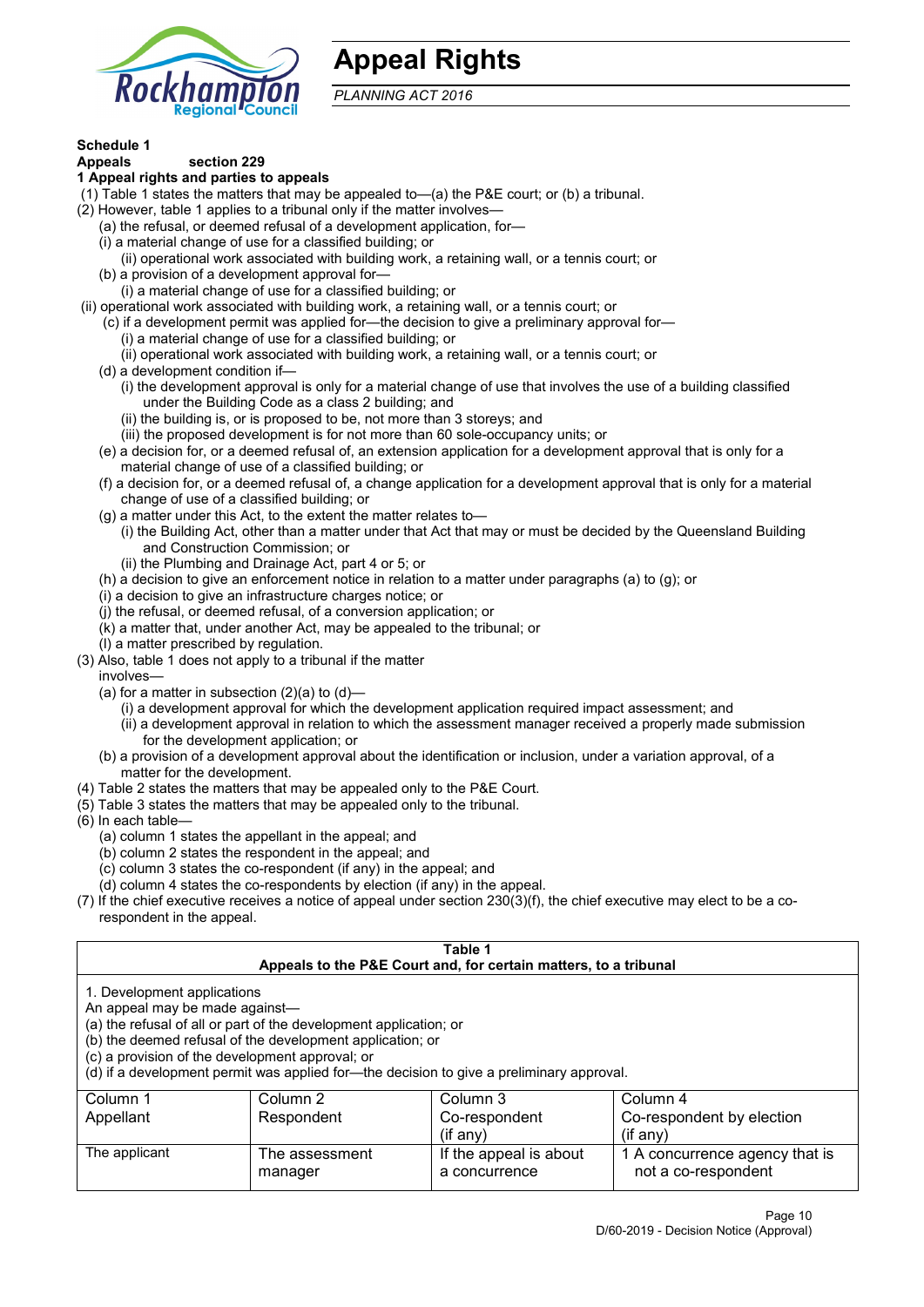| Table 1<br>Appeals to the P&E Court and, for certain matters, to a tribunal                                                                                                                                      |                                                                                                                               |                                                                 |                                                                                                                                                                                                                                                                                                                                                 |
|------------------------------------------------------------------------------------------------------------------------------------------------------------------------------------------------------------------|-------------------------------------------------------------------------------------------------------------------------------|-----------------------------------------------------------------|-------------------------------------------------------------------------------------------------------------------------------------------------------------------------------------------------------------------------------------------------------------------------------------------------------------------------------------------------|
|                                                                                                                                                                                                                  |                                                                                                                               | agency's referral<br>response-the<br>concurrence agency         | 2 If a chosen Assessment<br>manager is the respondent-<br>the prescribed assessment<br>manager<br>3 Any eligible advice agency for<br>the application<br>4 Any eligible submitter for the<br>application                                                                                                                                        |
| 2. Change applications<br>An appeal may be made against-<br>(b) a deemed refusal of a change application.                                                                                                        |                                                                                                                               |                                                                 | (a) a responsible entity's decision for a change application, other than a decision made by the P&E court; or                                                                                                                                                                                                                                   |
| Column 1<br>Appellant                                                                                                                                                                                            | Column <sub>2</sub><br>Respondent                                                                                             | Column 3<br>Co-respondent<br>(if any)                           | Column 4<br>Co-respondent by election<br>(if any)                                                                                                                                                                                                                                                                                               |
| 1 The applicant<br>2 If the responsible<br>entity is the<br>assessment<br>manager-an<br>affected entity that<br>gave a pre-request<br>notice or response<br>notice                                               | The responsible<br>entity                                                                                                     | If an affected entity<br>starts the appeal-the<br>applicant     | 1 A concurrence agency for the<br>development application<br>2 If a chosen assessment<br>manager is the respondent-<br>the prescribed assessment<br>manager<br>3 A private certifier for the<br>development application<br>4 Any eligible advice agency for<br>the change application<br>5 Any eligible submitter for the<br>change application |
| 3. Extension applications<br>An appeal may be made against-                                                                                                                                                      | (a) the assessment manager's decision about an extension application; or<br>(b) a deemed refusal of an extension application. |                                                                 |                                                                                                                                                                                                                                                                                                                                                 |
| Column 1<br>Appellant                                                                                                                                                                                            | Column <sub>2</sub><br>Respondent                                                                                             | Column 3<br>Co-respondent<br>(if any)                           | Column 4<br>Co-respondent by election<br>(if any)                                                                                                                                                                                                                                                                                               |
| 1 The applicant<br>1<br>For a matter other<br>$\mathbf{2}$<br>than a deemed<br>refusal of an<br>extension<br>application - a<br>concurrence<br>agency, other than<br>the chief executive,<br>for the application | The assessment<br>manager                                                                                                     | If a concurrence<br>agency starts the<br>appeal - the applicant | If a chosen assessment<br>manager is the respondent – the<br>prescribed assessment manager                                                                                                                                                                                                                                                      |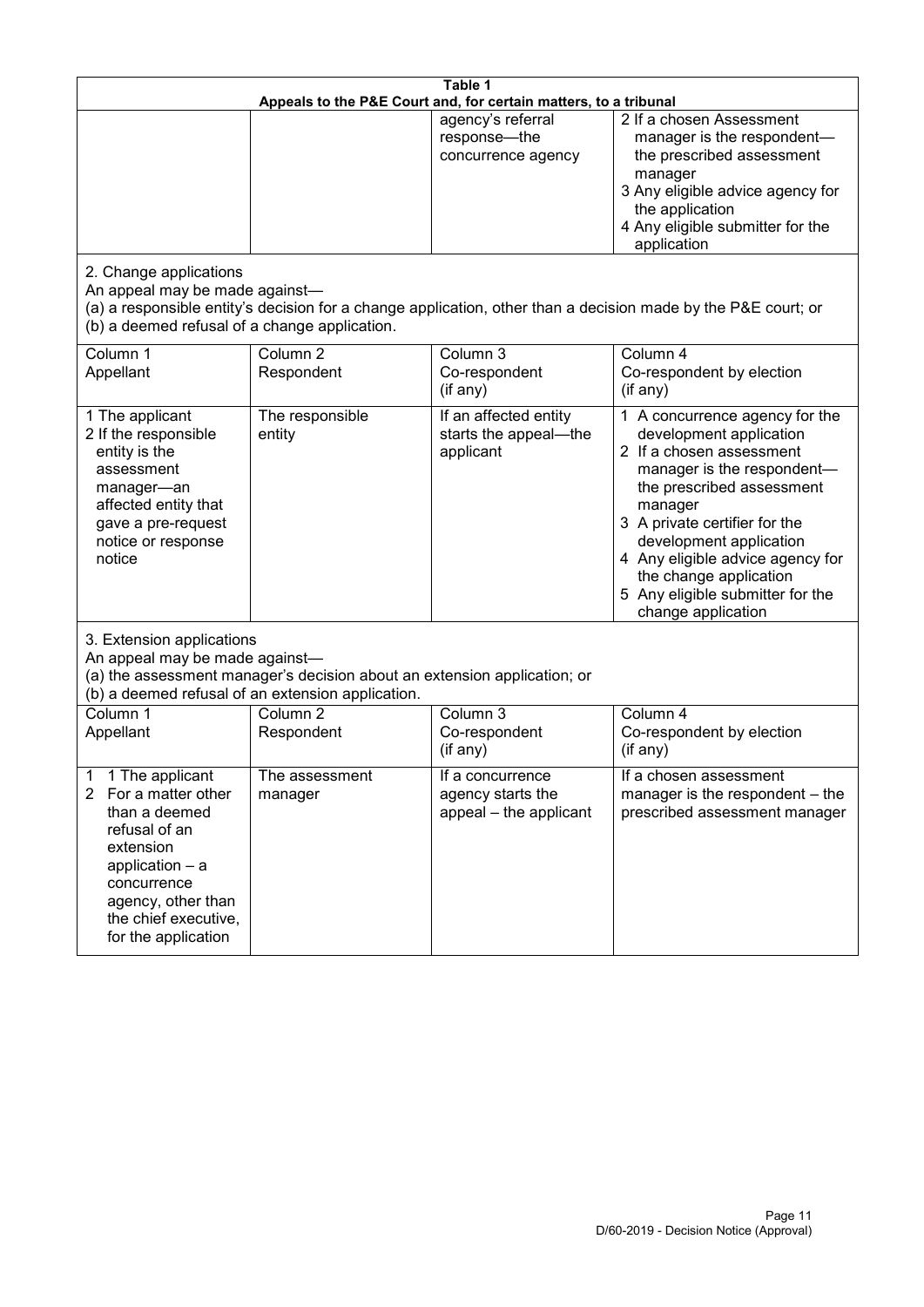### **Table 1 Appeals to the P&E Court and, for certain matters, to a tribunal**

4. Infrastructure charges notices

- An appeal may be made against an infrastructure charges notice on 1 or more of the following grounds
- a) The notice involved an error relating to
	- (i) The application of the relevant adopted charge; or
- Examples of errors in applying an adopted charge
	- The incorrect application of gross floor area for a non-residential development
	- Applying an incorrect 'use category', under a regulation, to the development
	- (i) The working out of extra demands, for section 120; or
	- (ii) An offset or refund; or
- b) The was no decision about an offset or refund; or
- c) If the infrastructure charges notice states a refund will be given the timing for giving the refund; or
- d) The amount of the charge is so unreasonable that no reasonable relevant local government could have
- imposed the amount.

| Column 1                                                 | Column 2                                                                  | Column 3      | Column 4                  |
|----------------------------------------------------------|---------------------------------------------------------------------------|---------------|---------------------------|
| Appellant                                                | Respondent                                                                | Co-respondent | Co-respondent by election |
|                                                          |                                                                           | (if any)      | (if any)                  |
| The person given the<br>Infrastructure charges<br>notice | The local government<br>that gave the<br>infrastructure charges<br>notice | -             | $\overline{\phantom{a}}$  |

5. Conversion applications

An appeal may be made against—

(a) the refusal of a conversion application; or

(b) a deemed refusal of a conversion application.

| Column 1<br>Appellant | Column 2<br>Respondent                                                  | Column 3<br>Co-respondent | Column 4<br>Co-respondent by election |
|-----------------------|-------------------------------------------------------------------------|---------------------------|---------------------------------------|
|                       |                                                                         | $($ if any $)$            | $(if$ any)                            |
| The applicant         | The local government<br>to which the conversion<br>application was made |                           |                                       |

6. Enforcement notices

An appeal may be made against the decision to give an enforcement notice.

| Column 1                                   | Column 2                     | Column 3      | Column 4                                                                                                                                                                   |
|--------------------------------------------|------------------------------|---------------|----------------------------------------------------------------------------------------------------------------------------------------------------------------------------|
| Appellant                                  | Respondent                   | Co-respondent | Co-respondent by election                                                                                                                                                  |
|                                            |                              | (if any)      | (if any)                                                                                                                                                                   |
| The person given the<br>enforcement notice | The enforcement<br>authority |               | If the enforcement authority is<br>not the local government for<br>the premises in relation to which<br>the offence is alleged to have<br>happened-the local<br>government |

#### **Table 2 Appeals to the P&E Court only**

1. Appeals from tribunal

An appeal may be made against a decision of a tribunal, other than a decision under

section 252, on the ground of—

(a) an error or mistake in law on the part of the tribunal; or

(b) jurisdictional error.

| Column 1<br>Appellant                             | Column 2<br>Respondent                                    | Column 3<br>Co-respondent<br>$($ if any $)$ | Column 4<br>Co-respondent by election<br>$($ if any $)$ |
|---------------------------------------------------|-----------------------------------------------------------|---------------------------------------------|---------------------------------------------------------|
| A party to the<br>proceedings for the<br>decision | The other party to the<br>proceedings for the<br>decision | $\overline{\phantom{0}}$                    |                                                         |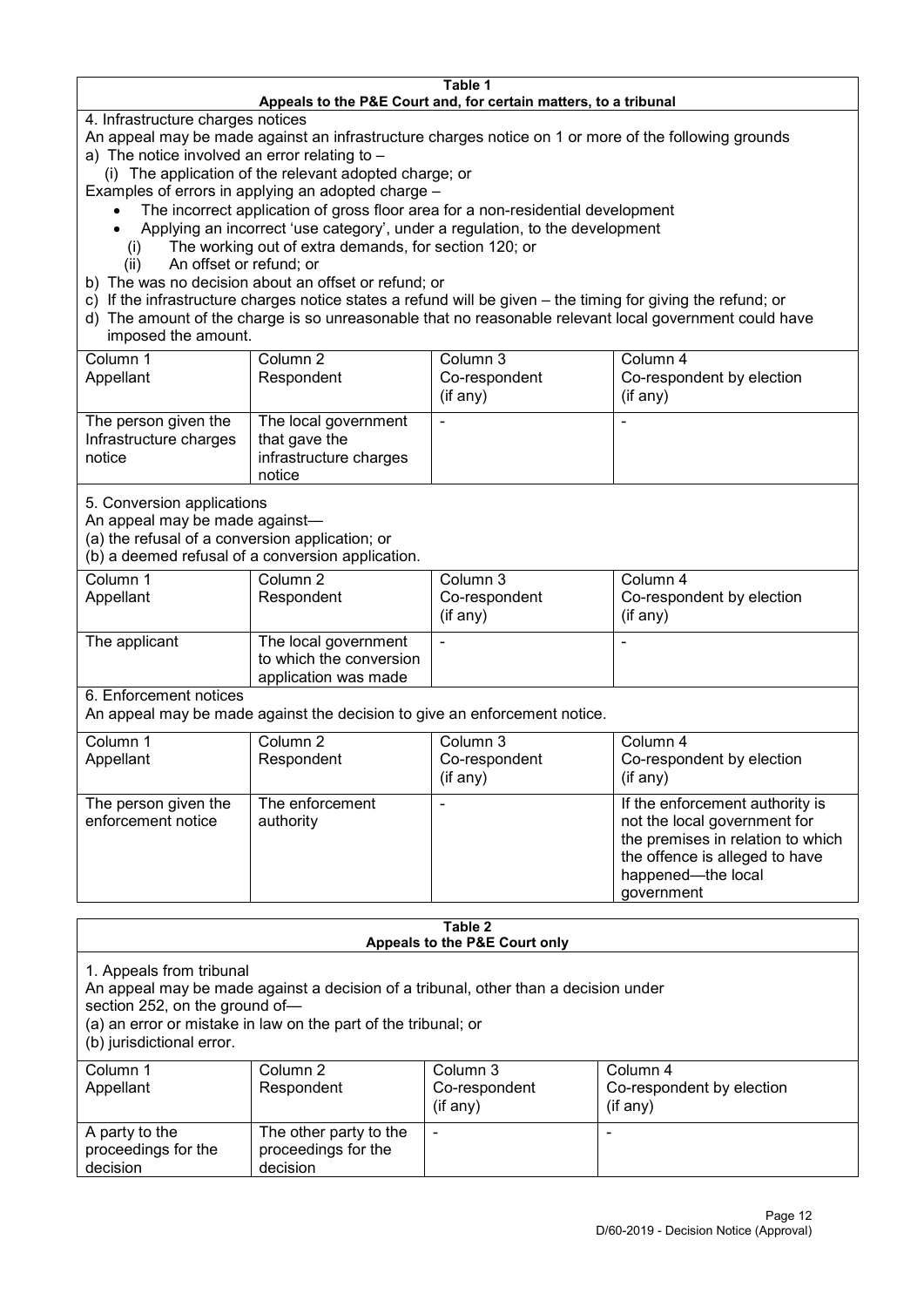### **Table 2 Appeals to the P&E Court only**

2. Eligible submitter appeals

An appeal may be made against the decision to give a development approval, or an approval for a change application, to the extent that the decision relates to—

(a) any part of the development application for the development approval that required impact assessment; or (b) a variation request.

| Column 1<br>Appellant                                                                                                                                                                                                                                                                                                                                                                  | Column 2<br>Respondent                                                                                                     | Column 3<br>Co-respondent<br>$($ if any $)$                                                                             | Column 4<br>Co-respondent by election<br>(if any)    |  |
|----------------------------------------------------------------------------------------------------------------------------------------------------------------------------------------------------------------------------------------------------------------------------------------------------------------------------------------------------------------------------------------|----------------------------------------------------------------------------------------------------------------------------|-------------------------------------------------------------------------------------------------------------------------|------------------------------------------------------|--|
| 1 For a development<br>application-an<br>eligible submitter for<br>the development<br>application<br>2 For a change<br>application-an<br>eligible submitter for<br>the change<br>application                                                                                                                                                                                           | 1 For a development<br>application-the<br>assessment<br>manager<br>2 For a change<br>application-the<br>responsible entity | 1 The applicant<br>2 If the appeal is<br>about a concurrence<br>agency's referral<br>response-the<br>concurrence agency | Another eligible<br>submitter for the<br>application |  |
| 3. Eligible submitter and eligible advice agency appeals<br>An appeal may be made against a provision of a development approval, or failure to<br>include a provision in the development approval, to the extent the matter relates to-<br>(a) any part of the development application or the change application, for the development approval, that<br>required impact assessment; or |                                                                                                                            |                                                                                                                         |                                                      |  |

(b) a variation request.

| Column 1                                                                                                                                                                                                                                                                                      | Column 2                                                                                                                   | Column 3                                                                                                                | Column 4                                          |  |
|-----------------------------------------------------------------------------------------------------------------------------------------------------------------------------------------------------------------------------------------------------------------------------------------------|----------------------------------------------------------------------------------------------------------------------------|-------------------------------------------------------------------------------------------------------------------------|---------------------------------------------------|--|
| Appellant                                                                                                                                                                                                                                                                                     | Respondent                                                                                                                 | Co-respondent                                                                                                           | Co-respondent by election                         |  |
|                                                                                                                                                                                                                                                                                               |                                                                                                                            | (if any)                                                                                                                | (if any)                                          |  |
| 1 For a development<br>application-an<br>eligible submitter for<br>the development<br>application<br>2 For a change<br>application-an<br>eligible submitter for<br>the change<br>application<br>3 An eligible advice<br>agency for the<br>development<br>application or<br>change application | 1 For a development<br>application-the<br>assessment<br>manager<br>2 For a change<br>application-the<br>responsible entity | 1 The applicant<br>2 If the appeal is<br>about a concurrence<br>agency's referral<br>response—the<br>concurrence agency | Another eligible submitter for the<br>application |  |
| 4. Compensation claims<br>An appeal may be made against-<br>(a) a decision under section 32 about a compensation claim; or<br>(b) a decision under section 265 about a claim for compensation; or<br>(c) a deemed refusal of a claim under paragraph (a) or (b).                              |                                                                                                                            |                                                                                                                         |                                                   |  |
| Column 1                                                                                                                                                                                                                                                                                      | Column $2$                                                                                                                 | Column 3                                                                                                                | Column 4                                          |  |
| Appellant                                                                                                                                                                                                                                                                                     | Respondent                                                                                                                 | Co-respondent                                                                                                           | Co-respondent by election                         |  |
|                                                                                                                                                                                                                                                                                               |                                                                                                                            | (if any)                                                                                                                | (if any)                                          |  |
| A person dissatisfied                                                                                                                                                                                                                                                                         | The local                                                                                                                  |                                                                                                                         |                                                   |  |

government to which the claim was made

with the decision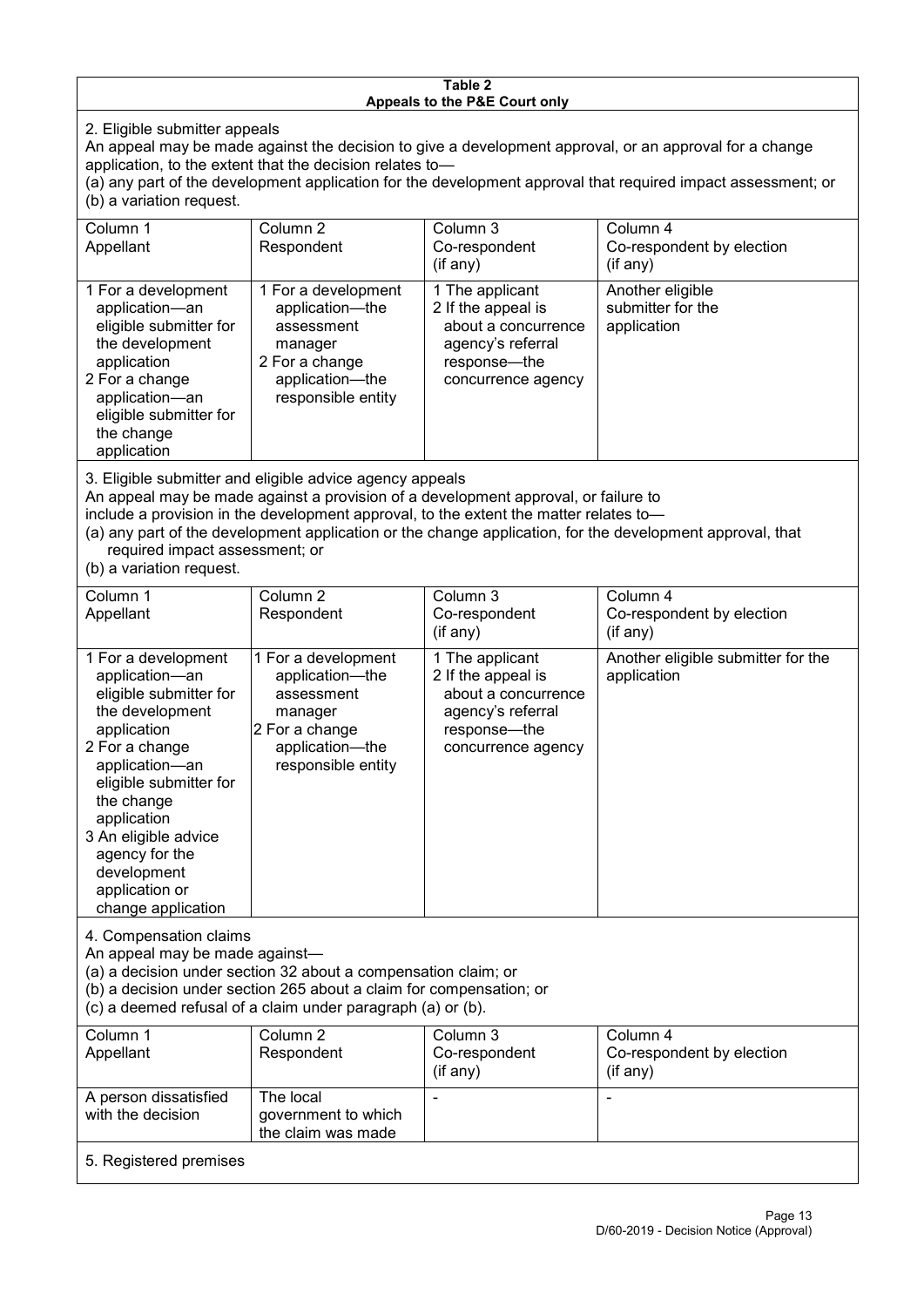| Table 2<br>Appeals to the P&E Court only                                                                                                                                                                                                                                                                             |                                   |                                                                           |                                                                                                                                                                             |  |
|----------------------------------------------------------------------------------------------------------------------------------------------------------------------------------------------------------------------------------------------------------------------------------------------------------------------|-----------------------------------|---------------------------------------------------------------------------|-----------------------------------------------------------------------------------------------------------------------------------------------------------------------------|--|
| An appeal may be made against a decision of the Minister under chapter 7, part 4.                                                                                                                                                                                                                                    |                                   |                                                                           |                                                                                                                                                                             |  |
| Column 1<br>Appellant                                                                                                                                                                                                                                                                                                | Column <sub>2</sub><br>Respondent | Column 3<br>Co-respondent<br>(if any)                                     | Column 4<br>Co-respondent by election<br>(if any)                                                                                                                           |  |
| 1 A person given a<br>decision notice about<br>the decision<br>2 If the decision is to<br>register premises or<br>renew the<br>registration of<br>premises-an owner<br>or occupier of<br>premises in the<br>affected area for the<br>registered premises<br>who is dissatisfied<br>with the decision                 | The Minister                      |                                                                           | If an owner or occupier starts the<br>appeal – the owner of the<br>registered premises                                                                                      |  |
| 6. Local laws<br>An appeal may be made against a decision of a local government, or conditions applied,<br>under a local law about-<br>(a) the use of premises, other than a use that is the natural and ordinary consequence of prohibited<br>development; or<br>(b) the erection of a building or other structure. |                                   |                                                                           |                                                                                                                                                                             |  |
| Column 1<br>Appellant                                                                                                                                                                                                                                                                                                | Column <sub>2</sub><br>Respondent | Column 3<br>Co-respondent<br>(if any)                                     | Column 4<br>Co-respondent by election<br>(if any)                                                                                                                           |  |
| A person who-<br>(a) applied for the<br>decision; and<br>(b) is dissatisfied with<br>the decision or<br>conditions.                                                                                                                                                                                                  | The local government              |                                                                           |                                                                                                                                                                             |  |
|                                                                                                                                                                                                                                                                                                                      |                                   | Table 3<br>Appeals to the tribunal only                                   |                                                                                                                                                                             |  |
| 1. Building advisory agency appeals                                                                                                                                                                                                                                                                                  |                                   | work required code assessment against the building assessment provisions. | An appeal may be made against giving a development approval for building work to the extent the building                                                                    |  |
| Column 1<br>Appellant                                                                                                                                                                                                                                                                                                | Column <sub>2</sub><br>Respondent | Column 3<br>Co-respondent<br>(if any)                                     | Column 4<br>Co-respondent by election<br>(if any)                                                                                                                           |  |
| A building advisory<br>agency for the<br>development application<br>related to the approval                                                                                                                                                                                                                          | The assessment<br>manager         | The applicant                                                             | 1 A concurrence agency for the<br>development application<br>related to the approval<br>2 A private certifier for the<br>development application<br>related to the approval |  |
| 3. Certain decisions under the Building Act and the Plumbing and Drainage Act<br>An appeal may be made against a decision under-<br>(a) the Building Act, other than a decision made by the Queensland Building and Construction Commission; or<br>(b) the Plumbing and Drainage Act, part 4 or 5.                   |                                   |                                                                           |                                                                                                                                                                             |  |
| Column 1<br>Appellant                                                                                                                                                                                                                                                                                                | Column <sub>2</sub><br>Respondent | Column 3<br>Co-respondent<br>(if any)                                     | Column 4<br>Co-respondent by election<br>(if any)                                                                                                                           |  |